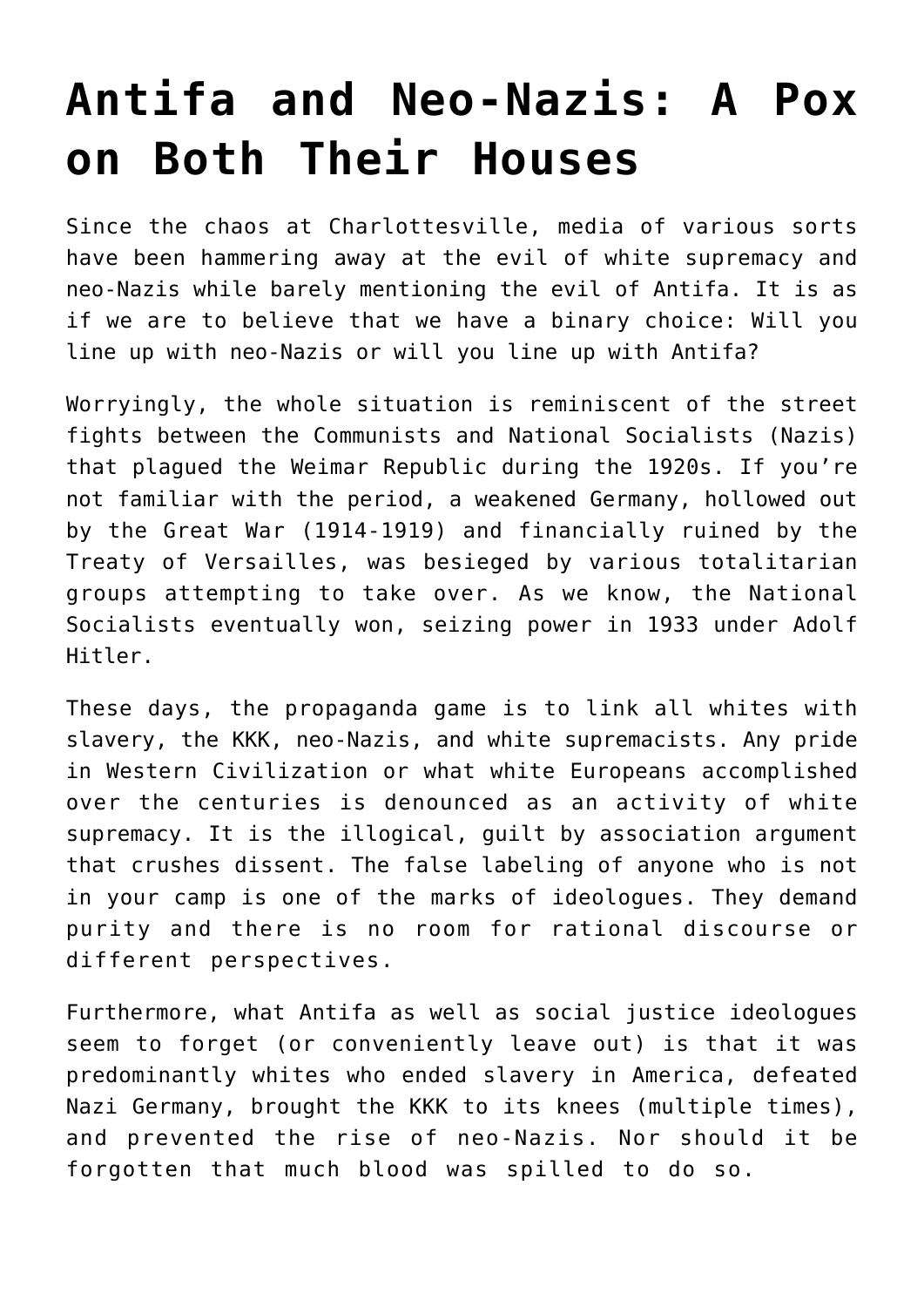But what about Antifa? Is this a group that should be celebrated for being against the neo-Nazis or the KKK? Absolutely not. Antifa has shown the same, if not higher, levels of totalitarianism in its approaches as the KKK or the Nazis. Who is assuming the guilt of anyone who opposes them? Antifa. And in almost every instance of political violence, even in Charlottesville, who did the initiating? Antifa.

Here's video from Portland, Oregon where a group held a free speech rally, but was attacked by Antifa members.

Scenes like the one above have been playing out for over a year now at Trump rallies, conservative events both on and off college campuses, free speech rallies, etc.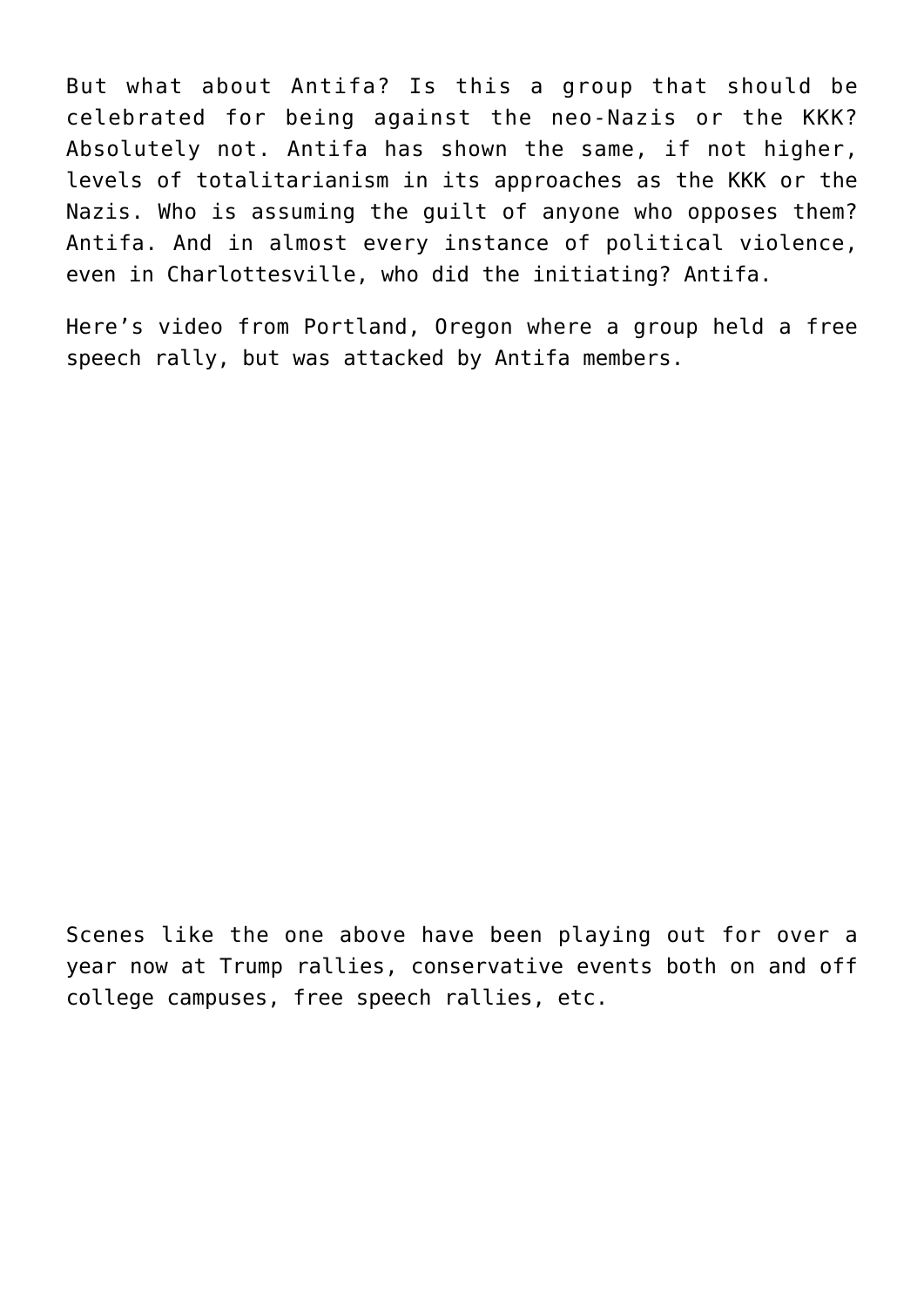By now it should be clear that what Antifa doesn't like, Antifa attempts to shut down through intimidation and violence. By no means has Antifa displayed any desire to promote civil discourse or encourage loyalty to the principles behind America's 1st Amendment and its provisions for both free speech and free assembly.

As for what Antifa stands for, here we come to see one of the greatest hypocrisies in recent American history. How so? To start with, its members are most often wearing red and black and, of course, the black hoodie and balaclava. The red is symbolic of communism and the black is symbolic of anarchism. You will also see many of the Antifa members wearing or waving a communist, hammer-and-sickle flag, too. Here's an example of a typical Antifa member as seen at Huntington Beach, CA: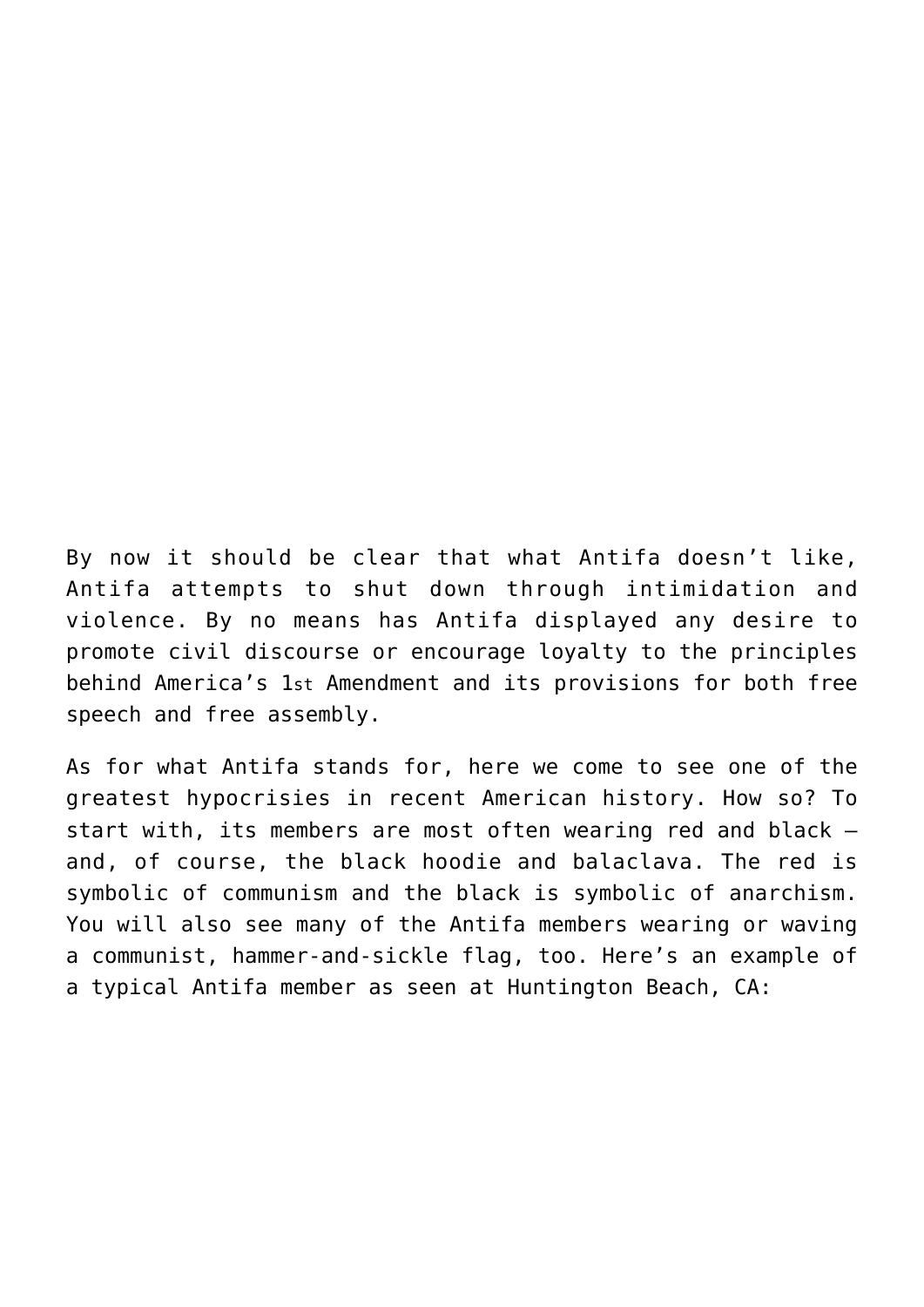

Below is an Antifa member raising the hammer-and-sickle flag behind a CNN reporter in Chicago after Antifa broke up a Trump rally.



It should be no surprise that the Communists created Antifa long ago in Europe as a shock-group to intimidate those who didn't agree with them. When we look at the language and the symbolism of Antifa, it is obvious that they still believe in the communist ideology and are proud to use its symbols at protests and riots. What should trouble most Americans is how little condemnation there is of Antifa's symbols, history, or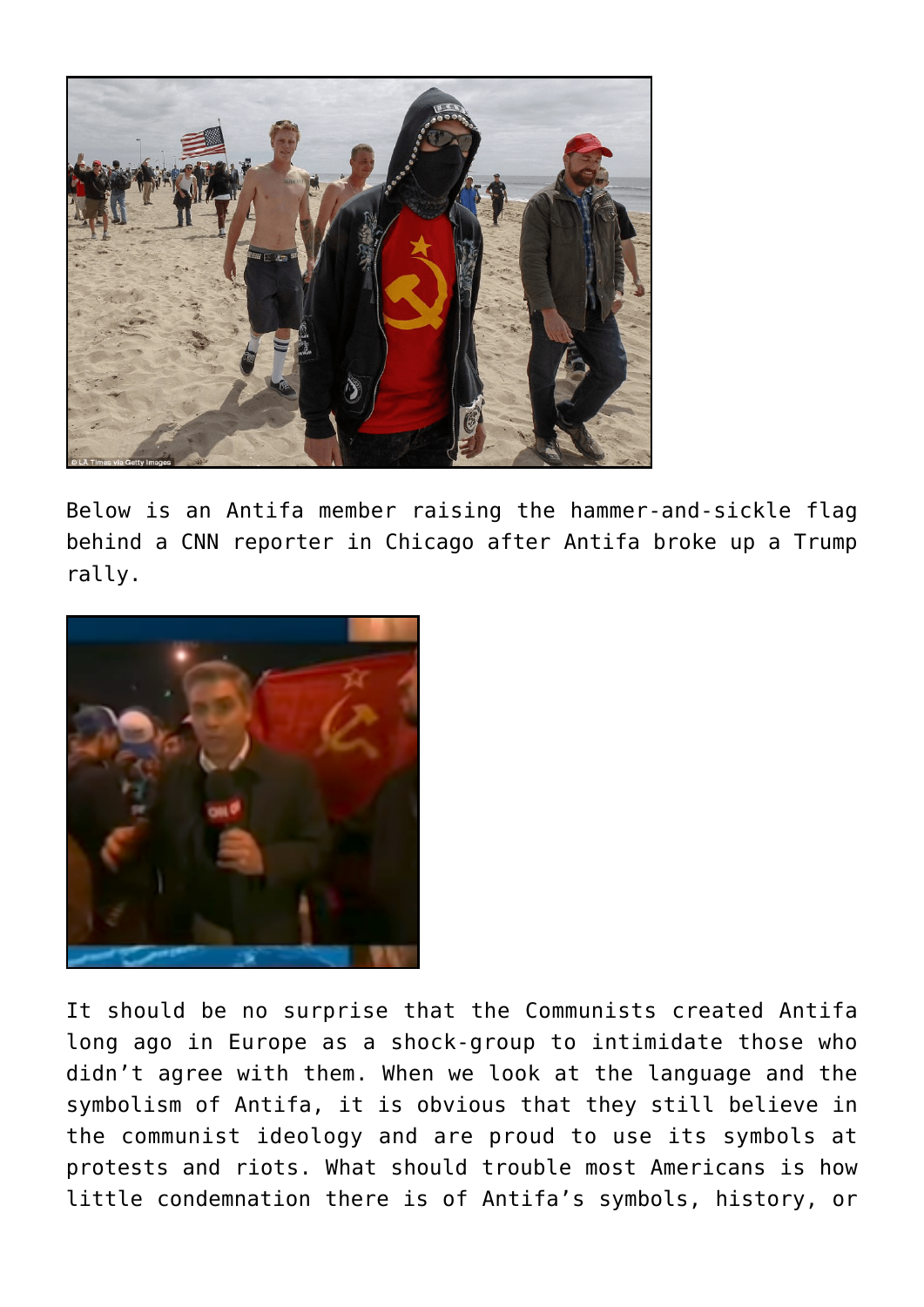beliefs by the mainstream media in the United States.

The first successful communist revolution, inspired by the ideas of Karl Marx and led by Lenin, began in Russia in 1917. It was a bloody, wretched revolution that brought about the deaths of roughly 10 million people. Millions more died in the 1920s as the Communists tightened their grip on the Russian people and collectivized the economy. Then, under Stalin's 25 year reign, purges and bloodletting are estimated at killing off 20 million people for *political* causes. As Martin Malia writes in *The Soviet Tragedy*:

"This figure is twice the number of all losses in the First World War, and approximately the same as the Soviet losses in the Second World War. As such it is the largest single harvest of terror in history."

Sadly, the terror didn't stop at Stalin. No, under the hammerand-sickle flag the Communists spread their poisonous ideology around the world to Central Asia, China, Korea, Vietnam, Cambodia, Africa, Central and South America, Eastern Europe, etc. Hundreds of millions of people were left dead in the wake of the very ideology that also spawned Antifa.

We are taught to hate the swastika and white supremacy groups because 6 million Jews died in the Holocaust. If we truly cared about the purposeful killing of millions of people for ideological reasons, then why do we turn a blind eye to the fact that three times as many people were butchered and enslaved by Stalin alone compared to those butchered by Hitler's Holocaust? Quite frankly, as mass murders go, the Holocaust is junior varsity work compared to the savagery of the Communists. And as bad as American slavery was, it too pales compared to the mass slavery instituted by Communists.

In the 21st century, communism and its symbols should be absolutely despised. We have had over a century now to watch what Marxist ideas lead to: enslavement and death. At the very